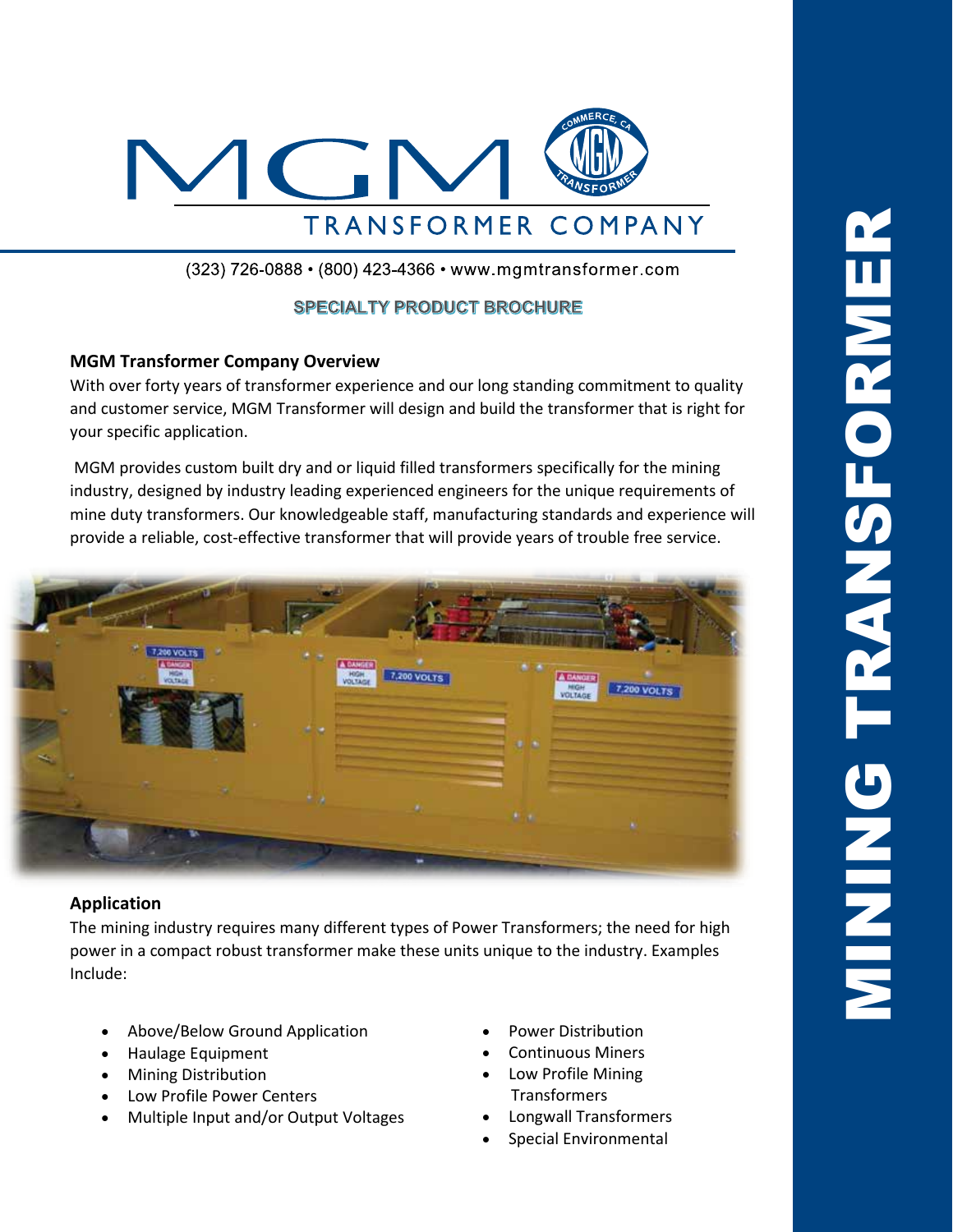# **Advantages with MGM**

Our in house, highly experienced and trained engineering staff for the design and manufacturing of standard and highly specialized products is one of the primary advantages of MGM Transformer Company.

- Product offerings in both dry type and liquid filled to meet your specific demands.
- 220°C Nomex insulation for Dry-Type Transformers
- Self-Cooled or Forced Air Cooled
- Low Voltage and Medium Voltage solutions.
- All processes done in-house at our own UL, CUL, CSA and ISO 9001-2008 certified facilities.
- Shortest lead times in the industry.
- Every process is done under roof

# **Our Capabilities**

- 10 KVA 5 MVA, single phase transformers
- Dry type or Liquid filled
- 10 KVA 10 MVA, three-phase transformers
- 120 volt 34,500 volt range
- 10 KV 150 KV Basic Impulse Level (BIL)
- Neutral deriving zigzag transformers

## **Features**

- Custom built low profile transformers per customer specified voltage, KVA and temperature rise.
- Low loss designs: When specified, transformers are designed with low losses for reduced operating cost and heat generation.
- Coil construction: Coils are wound with copper or aluminum windings. Coils are insulated with 220C Nomex insulation for proven dielectric protection.
- Cores: Precision cut Butt lap or Step lap miter cores to reduce losses caused by core gaps. Low profile 5-legged cores are also available and allow for higher KVA transformers in low ceiling environments
- Environmental protection: The assembly is sealed from moisture with standard or optional double dip and bake in polyester varnish.
- Testing: each transformer is tested per IEEE C57.12.91 to insure a quality product with maximum life expectancy.
- K-Factor: K Rated transformers are available for non-sinusoidal loading with high harmonic content.
- Electro-static shielding: When specified, electro-static shielding is available for electrical noise mitigation.
- Emergency replacement or fast turn-around repairs reduce down time

2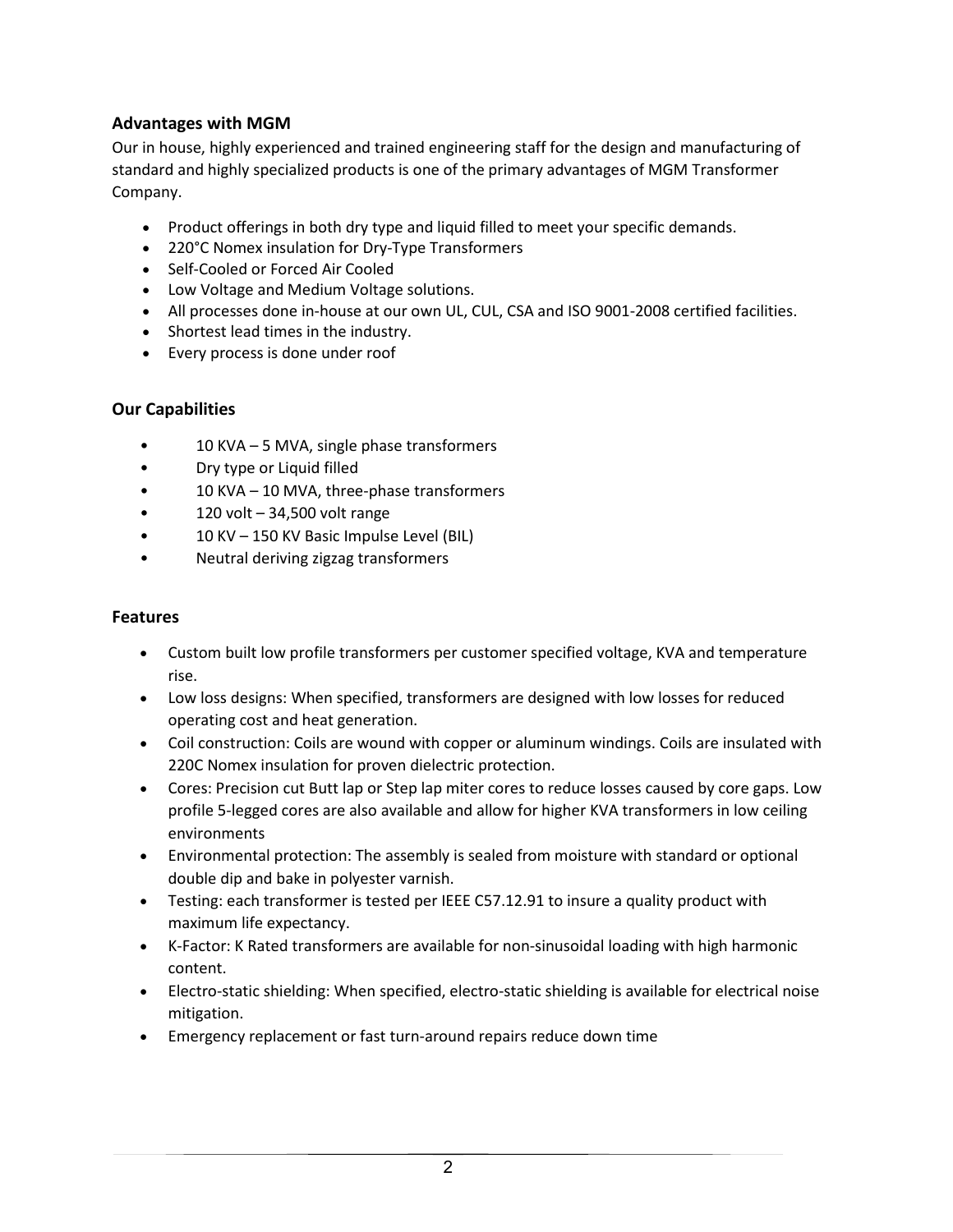**Coils**

MGM's winding machines are equipped for both wire and foil conductors. As a standard procedure, we use only 220˚C insulation (including Nomex® Aramid paper) to withstand high temperature rises for longer transformer life. Coil construction, ducting, and bracing assures proper ventilation and maximum strength.. The high voltage coils are wound directly over the low voltage coils to form a complete assembly. The coil assembly is completely insulated and mechanically braced to pass all IEEE standard tests.



## **Transformer BIL**

Higher BIL's are available to fully protect these transformers which are designed in accordance with IEEE C57.12.01 and C57.12.91. Where the mining company is particularly concerned with having the highest possible BIL withstand, we encourage the specifications to include a production line impulse test from which the manufacturer will then be required to furnish the resulting oscillograms. If the transformer is designed properly, the production line impulse test is not a destructive test, nor a design limit test, but rather another quality assurance activity performed at the factory to enhance the reliability of the transformer in the field.

# **Vacuum Pressure Impregnate (VPI)**

To provide maximum protection for the transformers, MGM Transformer vacuum pressure impregnates our coils to 40 psi and then dips and bakes the entire core and coil assembly as our standard procedure.

MGM's vacuum pressure impregnated system combines a performance proven dry-type transformer design with the environmental protection of an impregnated polyester coil .

This combination ensures reliable transformer operation in hostile environments containing moisture, dust, dirt, chemicals and other

The VPI process fully penetrates and seals the coils into a high strength composite unit for complete environmental protection.

3